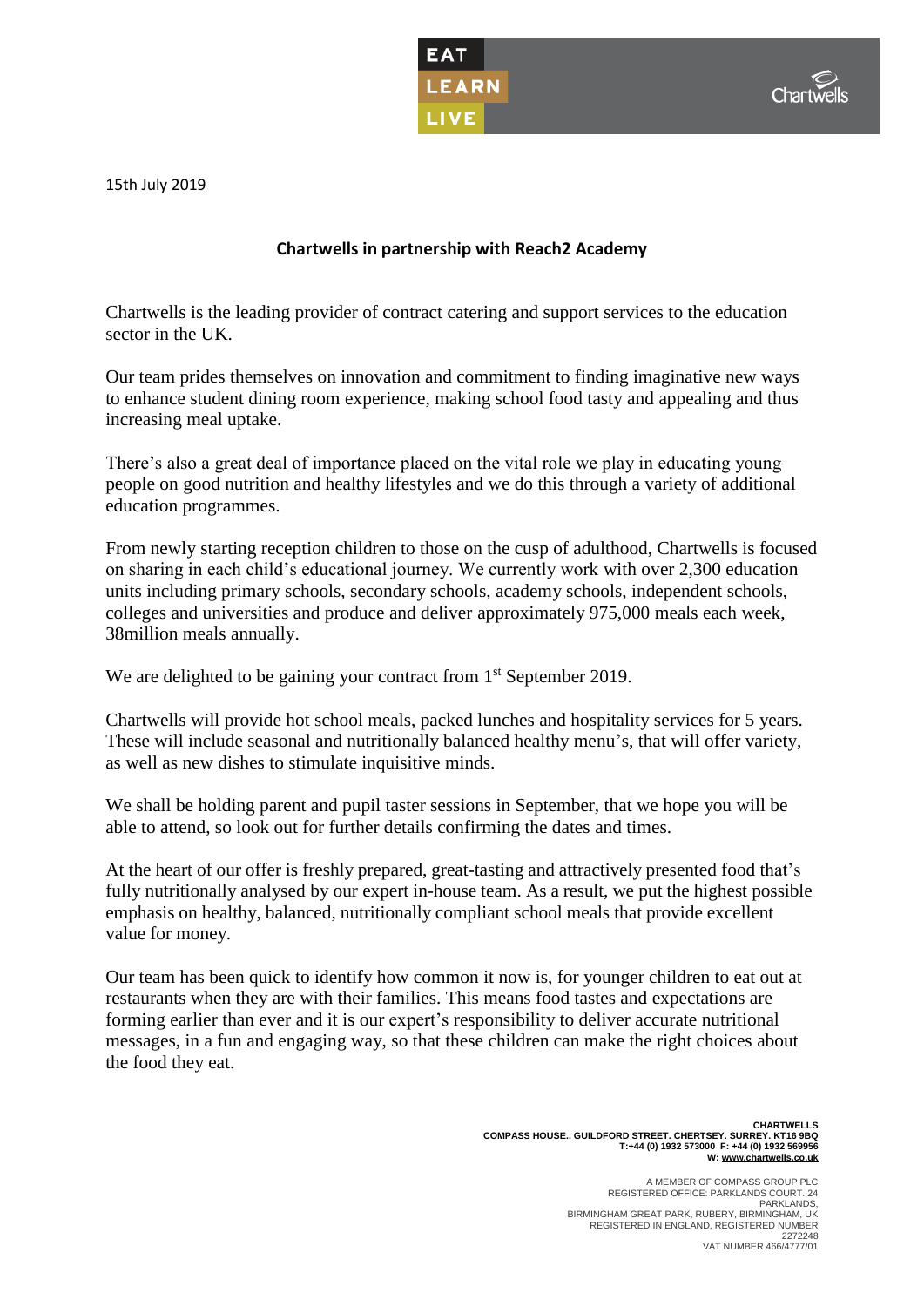An entire menu rebrand has introduced the new 'Food Super Heroes' concept, chosen by over 25,000 Chartwells children. The campaign has been a hit with parents, pupils and head teachers alike, due to the development of characters like Brains the Broccoli and Boss the Banana, who teach the children the importance of well balanced, nutritional food.



In developing menus, we draw upon recipes that only use ingredients that meet our demanding standards of quality, provenance, nutrition and supply chain. These menus are developed by our executive chefs and nutritionists, which ensures that every approved recipe has a list of ingredients, methodology and presentation details to guarantee consistently correct portion sizes that comply with nutritional guidelines. These best practice documents also set measurable standards for food display and presentation.

> **CHARTWELLS COMPASS HOUSE.. GUILDFORD STREET. CHERTSEY. SURREY. KT16 9BQ T:+44 (0) 1932 573000 F: +44 (0) 1932 569956 W[: www.chartwells.co.uk](http://www.chartwells.co.uk/)**

A MEMBER OF COMPASS GROUP PLC<br>REGISTERED OFFICE: PARKLANDS COURT. 24<br>PARKLANDS, PARKLANDS,<br>BIRMINGHAM GREAT PARK, RUBERY, BIRMINGHAM, UK REGISTERED IN ENGLAND, REGISTERED NUMBER 2272248 VAT NUMBER 466/4777/01